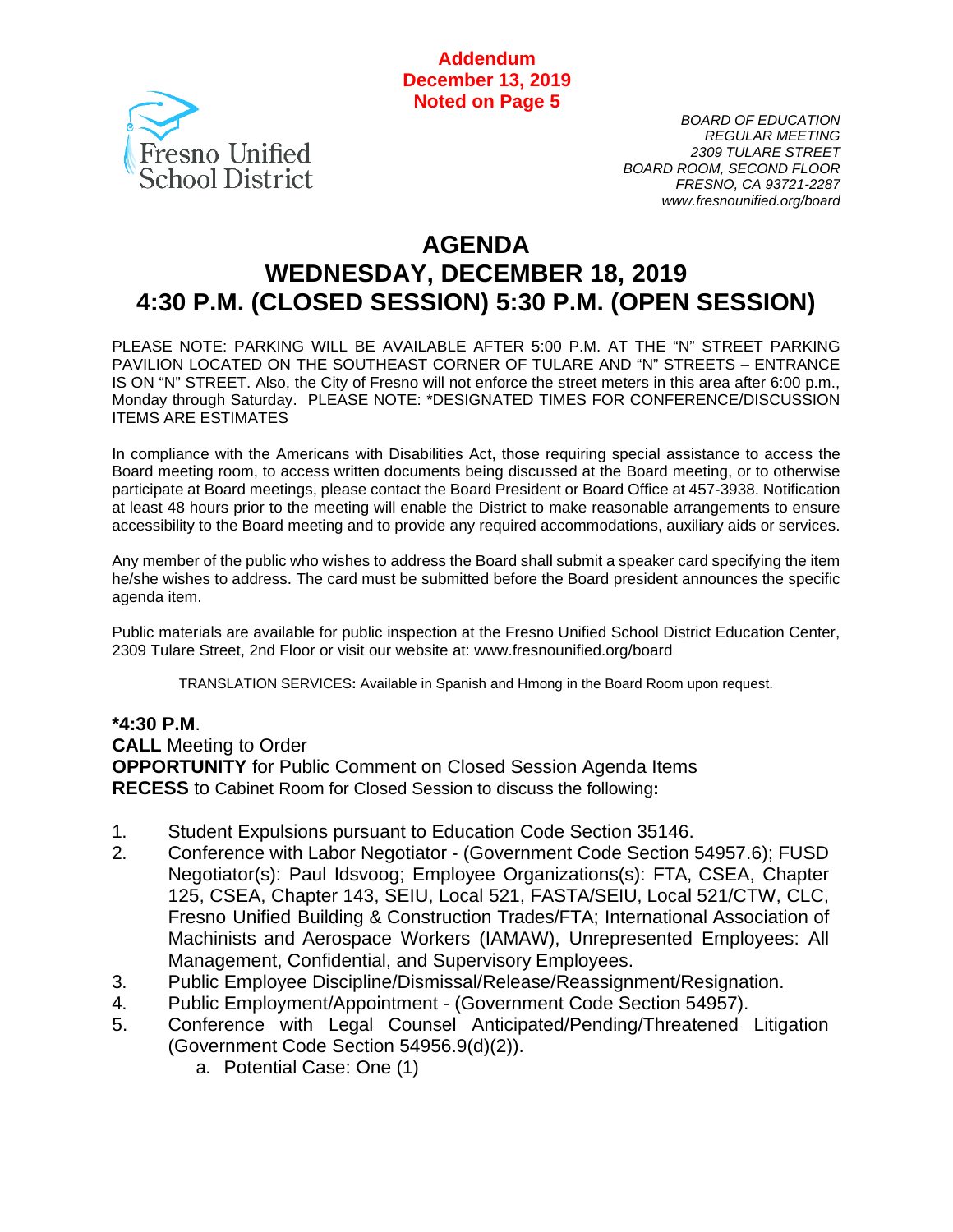### **CLOSED SESSION – continued**

- b. Loma Eftekhar v. Fresno Unified Workers' Compensation Fresno Unified Case No. 2013-0445
- c. Randy McEowen v. Fresno Unified Workers' Compensation Fresno Unified Case No. 2007-0259, 2014-0441, 2011-0548
- **5:30 P.M., RECONVENE** and report action taken during Closed Session, if any.

### **PLEDGE OF ALLEGIANCE**

A staff member will lead the flag salute.

### **HEAR Report from Superintendent**

### **BOARD/SUPERINTENDENT COMMUNICATION**

### **ORGANIZATION of the Board of Education**

It is recommended that Superintendent Nelson preside at the organizational meeting and accept nominations for the position of President of the Board of Education. After the President is elected, it is recommended that the President preside and accept nominations for the Clerk of the Board of Education. The new Board President will preside over the Board meeting.

#### **RECESS to Reorganize Seating at the Dais**

The Board will take a five-minute recess to reorganize seating arrangements at the Dais.

### **RECONVENE**

#### **OPPORTUNITY for Public Comment on Consent Agenda Items**

**ALL CONSENT AGENDA** items are considered routine by the Board of Education and will be enacted by one motion. There will be no separate discussion of items unless a Board member so requests, in which event, the item(s) will be considered following approval of the Consent Agenda.

### **A. CONSENT AGENDA**

#### **A-1, APPROVE Personnel List**

Included in the Board binders is the Personnel List, Appendix A, as submitted. The Superintendent recommends approval. Contact person: Paul Idsvoog, telephone 457-3548.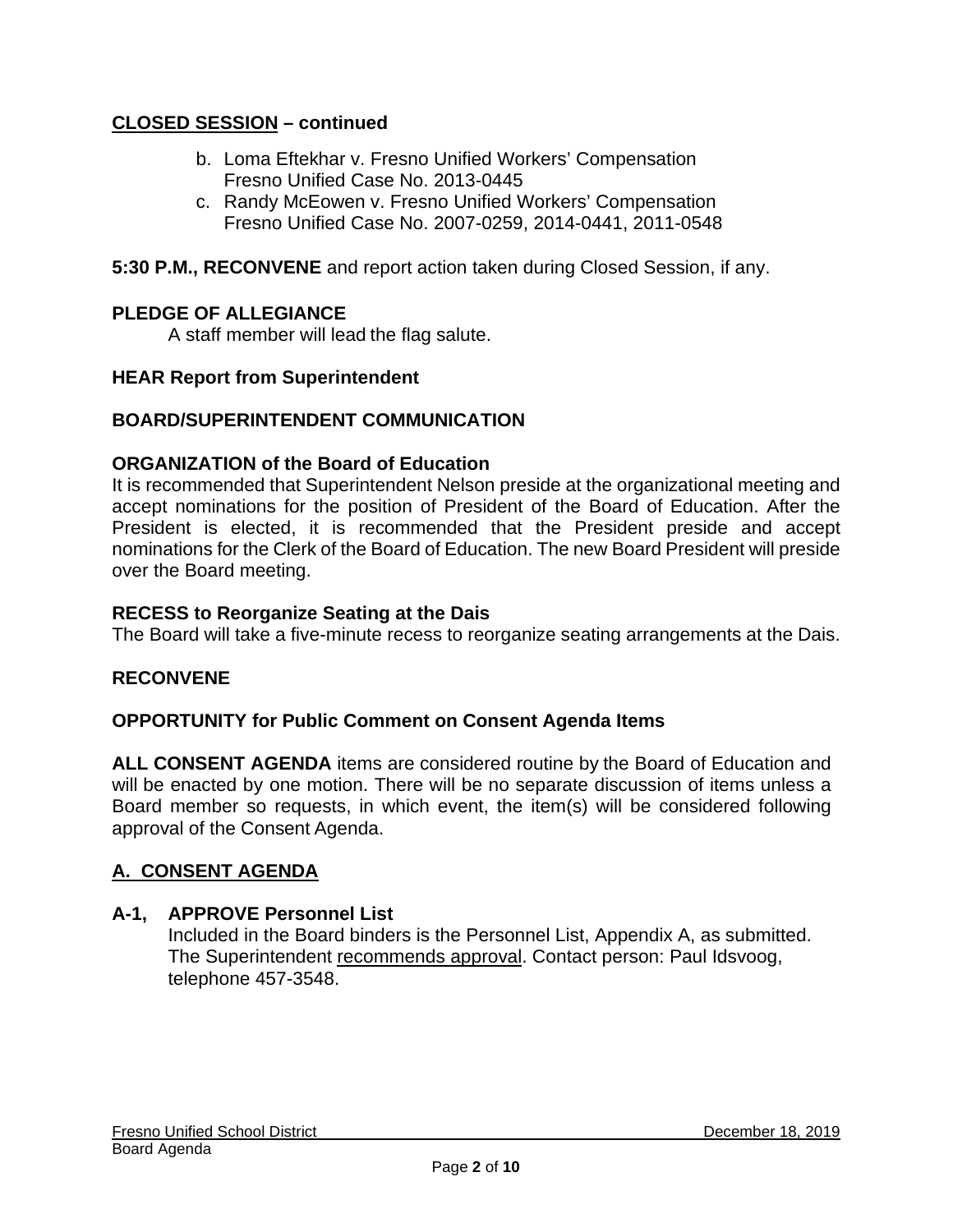#### **A-2, ADOPT Findings of Fact and Recommendations of District Administrative Board**

The Board of Education received and considered the Findings of Fact and Recommendations of District Administrative Panels resulting from hearings on expulsion and readmittance cases conducted during the period since the December 11, 2019 Regular Board meeting. The Superintendent recommends adoption. Contact person: Kim Mecum, telephone 457-3731.

#### **A-3, APPROVE Minutes from Prior Meeting**

Included in the Board binders are the draft minutes for the December 11, 2019 Regular Board Meeting. The Superintendent recommends approval. Contact person: Robert G. Nelson, telephone 457-3884.

#### **A-4, APPROVE Renewal Agreement with Envision Insurance Company for Retiree Prescription Services**

Included in the Board binders is an excerpt from the renewal agreement with Envision Insurance Company to provide Medicare eligible retiree prescription benefit services. These services are in alignment with the Joint Health Management Board's (JHMB) established goals and responsibilities for providing high quality health care to active and retired employees. The Superintendent recommends approval. Fiscal impact: Sufficient funds in the amount of \$8.5 million are available in the Health Internal Service Fund. Contact person: Ruth F. Quinto, telephone 457-6226.

#### **A-5, APPROVE Award of Bid 20-11, Ericson Elementary School Early Learning Building Construction and Interim Housing Infrastructure**

Included in the Board binders is information on Bid 20-11, for construction of a five-classroom Early Learning building to replace portables at Ericson Elementary School. The project also includes new playground areas, parking improvements for increased safety/security and accessibility, and installation of interim housing to accommodate classes during construction. Staff recommends award to the lowest responsive, responsible bidder: Davis Moreno Construction, Inc. (Fresno, California) \$6,303,364. The Superintendent recommends approval. Fiscal impact: \$6,303,364 is available in the Measure Q Fund. Contact person: Karin Temple, telephone 457-3134.

#### **A-6, APPROVE Proposed Revisions for Board Policies**

Included in the Board binders are proposed revisions for the following nineteen Board Policies (BP):

- BP 0410 Nondiscrimination in District Programs and Activities
- BP 1312.3 Uniform Complaint Procedures
- BP 5113.2 Work Permits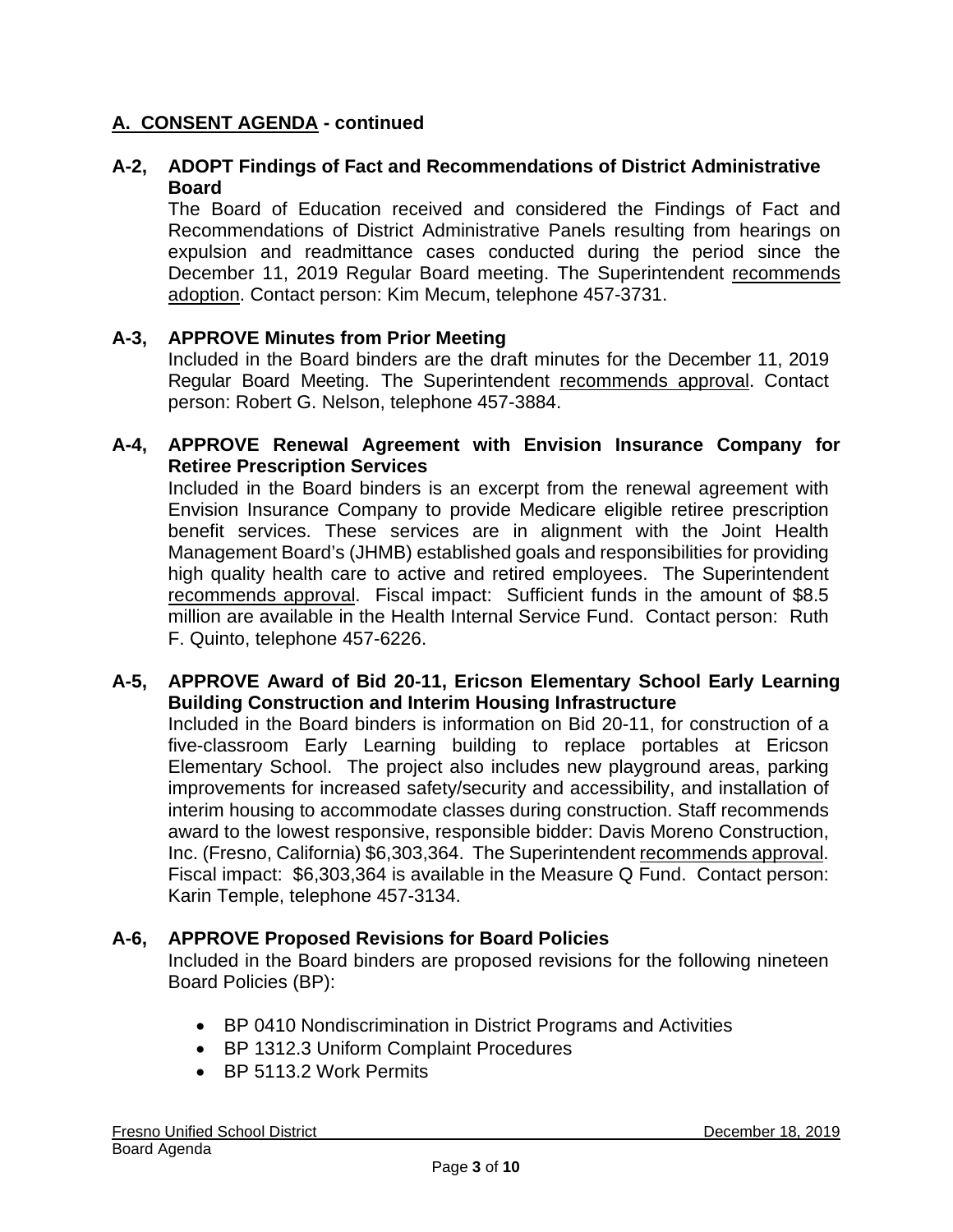- BP 5116 Student Attendance Boundaries and Student Transfers
- BP 5116.1 Intradistrict and Interdistrict Voluntary Enrollment
- BP 5131.2 Anti-Bullying
- BP 5141.52 Suicide Prevention
- BP 5145.13 Response to Immigration Enforcement
- BP 5145.3 Nondiscrimination/Harassment
- BP 5145.9 Hate-Motivated Behavior
- BP 6142.7 Physical Education and Activity
- BP 6145 Extracurricular and Cocurricular Activities
- BP 6145.2 Athletic Competition
- (NEW) BP 6159.1 Procedural Safeguards and Complaints for Special Education
- BP 6164.2 Guidance Services
- (NEW) BP 6164.41 Children with Disabilities Enrolled by Their Parents in Private School
- BP 6177 Summer School
- BP 6178.1 Work Experience Education
- BP 6200 Adult Education

These revisions meet the legal mandates recommended by the California School Boards Association (CSBA), CDE's Federal Program Monitoring (FPM) requirements and best practices. The Superintendent recommends approval. Fiscal impact: There is no fiscal impact to the district at this time. Contact person: David Chavez, telephone 457-3566.

### **A-7, APPROVE Position and ADOPT Job Description for Physical Therapist**

The job description of Physical Therapist. This position provides assessment, consultation, and direct physical therapy to students enrolled in or referred to special education programs; collaborate with general and special education staff and parents to identify strategies, methods and patterns of instructional support. The Superintendent recommends approval and adoption. Fiscal impact: Sufficient funds are available in the Special Education Department budget. Contact person: Paul Idsvoog, telephone 457-3548.

#### **A-8, APPROVE 2019/20 and Prior Years' Fresno Teachers Association – Building Trades Professionals and International Association of Machinists and Aerospace Workers Salary Schedules**

Included with this agenda item for the Board's consideration and approval are the 2019/20 and Prior Years' Fresno Teachers Association - Building Trades and International Association of Machinists and Aerospace Workers Salary Schedules. The Superintendent recommends approval. Fiscal impact: There is no fiscal impact to the district at this time. Contact person: Paul Idsvoog, telephone 457-3548.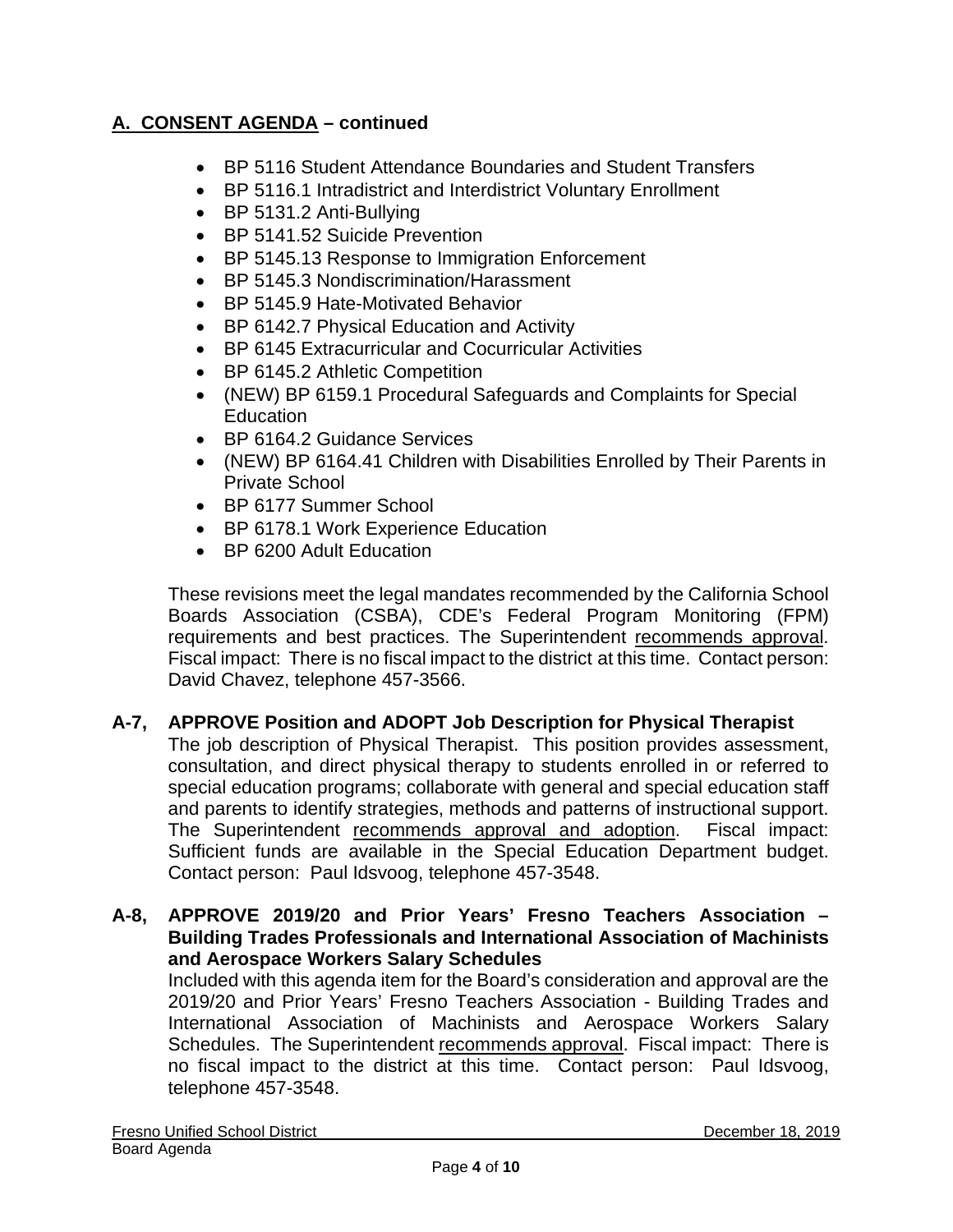#### **A-8a, APPROVE Agreement with Terris Barnes Walters Boigon Heath, Inc. for Public Information Services Related to Measure M**

Included in the Board binders is an agreement, recommended for approval, with communications consulting firm Terris Barnes Walters Boigon Heath, Inc. (TBWBH) to provide public outreach, information and engagement services related to Measure M, the district's \$325 million bond measure on the March 3, 2020 ballot. The services to be provided by TBWBH will educate and raise awareness regarding the district's funding needs and the bond measure. The \$30,000 agreement is for the period December 19, 2019 through February 3, 2020. The Superintendent recommends approval. Fiscal impact: \$30,000 is available in the General Fund. Contact person: Karin Temple, telephone 457- 3134.

**A-9, RATIFY Submission of Grant Application to the Fresno Council of Governments for the 2019-20 Congestion Mitigation and Air Quality Improvement Program; and Adopt Resolution 19-26 Supporting and Implementing the Timely Use of Federal Transportation Funding for Five New Compressed Natural Gas School Buses**

It is recommended the Board ratify submission of a grant application to the Fresno Council of Governments for the 2019-20 Congestion Mitigation and Air Quality Improvement (CMAQ) program, to replace five older diesel school buses with new compressed natural gas (CNG) buses with air conditioning. The grant would provide \$973,224 (88.53%) of the total \$1,099,316 cost of five buses. Adoption of the resolution confirms the district will meet the project schedule. The Superintendent recommends ratification of grant application, and adoption of Resolution 19-26. Fiscal impact: The grant will fund up to \$973,224 for the purchase of up to five new CNG school buses with air conditioning. The district's contribution, \$126,091, is not currently available in the Transportation Department budget and would be recommended to be provided from the General Fund if the grant is awarded. Contact person: Karin Temple, telephone 457- 3134.

### **A-10, RATIFY Agreement with Claremont Partners**

Included in the Board binders is an agreement with Claremont Partners for data analytic services. The Superintendent recommends ratification. Fiscal impact: Sufficient funds in the amount of \$5,030 are available in the Health Internal Service Fund. Contact person: Ruth F. Quinto, telephone 457-6226.

### **A-11, RATIFY Grant Award for the 2019 Fansler Foundation Grant Program for Rata High School**

Ratification is requested for a grant award from the Fansler Foundation for Rata High School.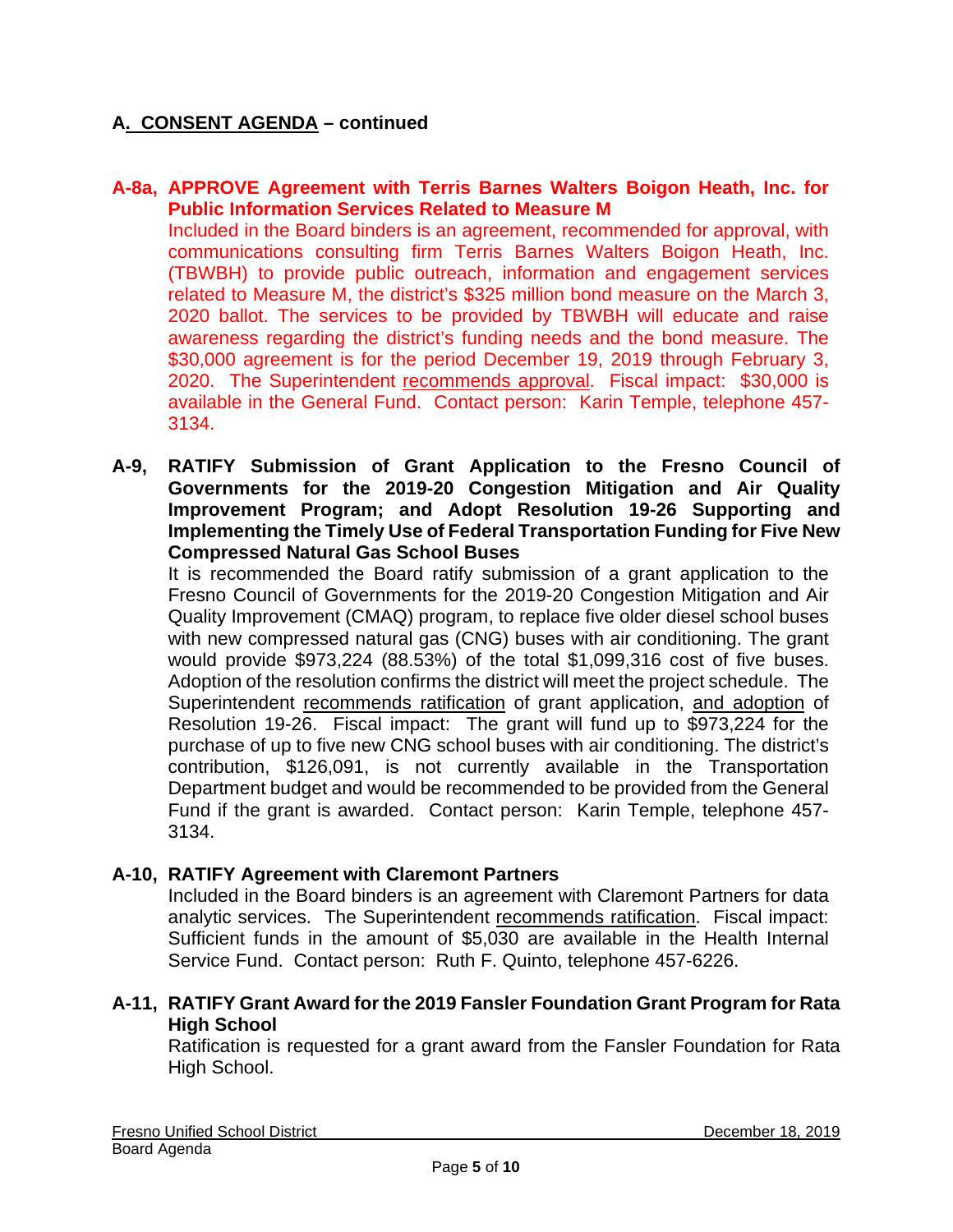The Fansler Foundation is a non-profit, public benefit corporation that primarily supports organizations to assist developmentally challenged youth. Rata High School was awarded \$52,590 to purchase one handicap accessible van that will support the special transportation needs of students. The Superintendent recommends ratification. Fiscal impact: The grant award is \$52,950. Contact person: Kim Mecum, telephone 457-3731.

### **A-12, RATIFY Grant Award from Kaiser Permanente Foundation**

Ratification is requested for a grant award from Kaiser Permanente Foundation in the amount of \$150,000 to install electrical access docking stations. These docking stations will be used for the Fresno Unified Mobile Medical Unit at the storage yard and at as many as eight regional high school sites. The Superintendent recommends ratification. Fiscal impact: Fresno Unified School District will receive \$150,000 in the one-year grant period, no match is required. Contact person: Kim Mecum, telephone 457-3731.

#### **A-13, RATIFY Change Orders for the Projects Listed Below**

Included in the Board binders is information on Change Orders for the following projects:

• Bid 18-13, Duncan Polytechnical High School Career Technical Education (CTE) Classroom Building Construction and Alteration to Existing Shop Building

Change Order 5 presented for ratification (CTE building): \$45,000

- Bid 19-36, Fresno High School Locker Room and Weight Room HVAC **Improvements** Change Order 1 presented for ratification: \$36,419
- Bid 19-47, Pyle Elementary School Portable Restroom Relocation and Infrastructure Change Order 2 presented for ratification: \$16,713
- Bid 19-50 Sections A and B, Portable Classroom Relocation and Infrastructure for Ewing, Kirk, Phoenix Elementary, Sunset, Vang Pao and Wilson Elementary Schools Change Order 1 presented for ratification (Ewing): \$557 Change Order 1 presented for ratification (Kirk): \$1,848 Change Order 1 presented for ratification (Sunset): \$5,550 Change Order 1 presented for ratification (Vang Pao): \$5,527

The Superintendent recommends ratification. Fiscal impact: \$45,000 is available in the Measure Q Fund for Bid 18-13; \$16,713 is available in the General Fund for Bid 19-47; and \$49,901 is available in the Measure X Fund for Bids 19-36 and 19- 50. Contact person: Karin Temple, telephone 457-3134.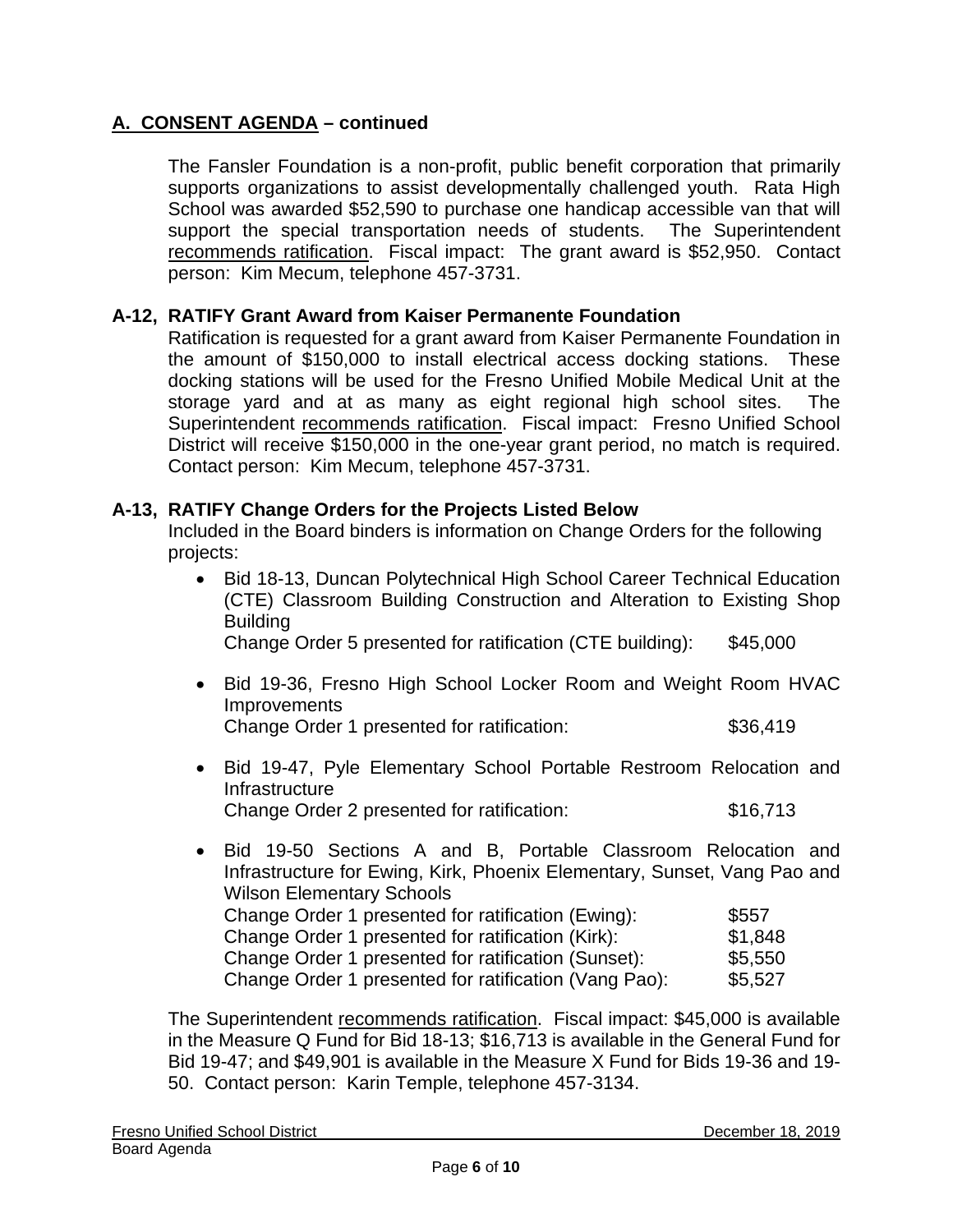### **A-14, RATIFY the Filing of Notices of Completion**

Included in the Board binders are Notices of Completion for the following projects, which have been completed according to plans and specifications.

- Bid 19-26 Sections A and B, Boiler Replacement for Balderas and Centennial Elementary Schools, Cooper Middle School, and McLane High **School**
- Bid 19-47, Pyle Elementary School Portable Restroom Relocation and Infrastructure

The Superintendent recommends ratification. Fiscal impact: Retention funds are released in accordance with contract terms and California statutes. Contact person: Karin Temple, telephone 457-3134.

### **END OF CONSENT AGENDA (ROLL CALL VOTE)**

### **UNSCHEDULED ORAL COMMUNICATIONS**

Individuals who wish to address the Board on topics within the Board's subject matter jurisdiction, but **not** listed on this agenda may do so at this time. If you wish to address the Board on a specific item that is listed on the agenda, you should do so when that specific item is called.

While time limitations are at the discretion of the Board President, generally members of the public will be limited to a maximum of three (3) minutes per speaker for a total of thirty (30) minutes of public comment as designated on this agenda. Any individual who has not had an opportunity to address the Board during this initial thirty (30) minute period may do so at the end of the meeting after the Board has addressed all remaining items on this agenda. Without taking action and only as expressly permitted by Board Bylaw 9323, Board members may ask questions, make brief announcements, or provide a brief response to statements presented by the public about topics raised in unscheduled oral communications. Board members must be recognized by the President in order to speak and will generally be limited to no more than one (1) minute each for this purpose. The Board President shall have the discretion to further limit Board members' opportunity to speak on topics raised in unscheduled oral communications to ensure the orderly and efficient conduct of District business.

Members of the public with questions on school district issues may submit them in writing. The Board will automatically refer to the Superintendent any formal requests that are brought before them at this time. The appropriate staff member will furnish answers to questions.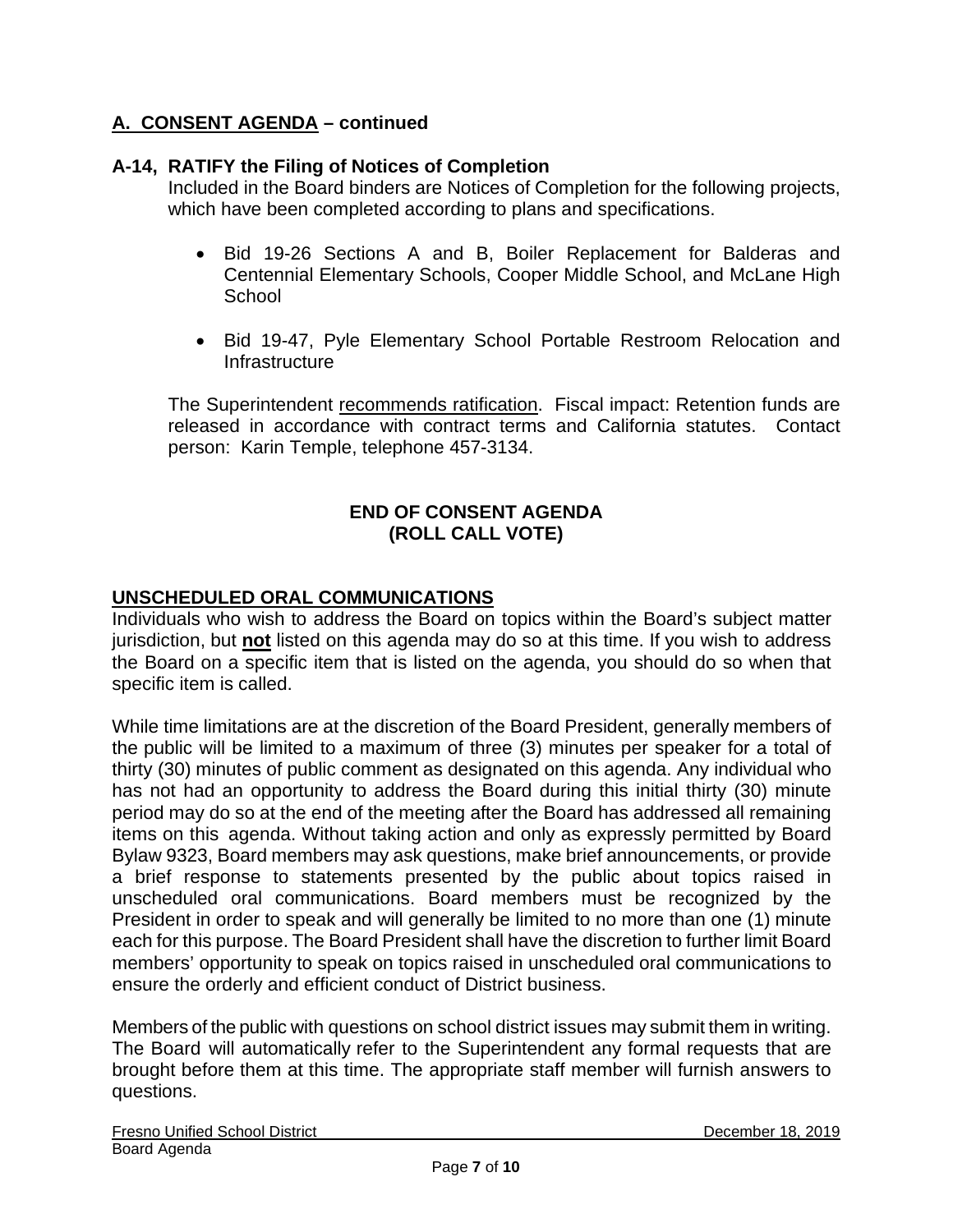### **B. CONFERENCE/DISCUSSION AGENDA**

### **6:30 P.M.**

### **B-15, DISCUSS and DECIDE in the Matter of the Aspen Ridge High School Charter Petition**

Aspen Public Schools, Inc. has delivered a petition to the district seeking authorization to open a new charter, Aspen Ridge High School. The charter seeks to open in the Fall of 2020 with 100 freshmen expanding each year to ultimately reach 420 students in grades nine through twelve. The charter petition was presented to the Board for receipt on November 20, 2019, and a Public Hearing was held at the December 11, 2019 Board meeting. The Superintendent will recommend a decision at night of Board meeting. Fiscal impact: The estimated fiscal impact to Fresno Unified School District for 2020/21 is \$789,672. Contact person: Kim Mecum, telephone 457-3731.

### **7:00 P.M.**

#### **B-16, DISCUSS and APPROVE Appointment of Board Member Voting Representative and Alternate Voting Representative to the Fresno County Committee on School District Organization Elections**

California Education Code section 35023 states, *The governing board of each school district of every kind or class shall annually at its initial meeting select one of its members as its representative who shall have one vote for each member to be elected to the county committee provided by Article 1 (commencing with Section 4000) of Chapter 1 of Part 3. The secretary or clerk of the district shall furnish the county superintendent of schools with a certificate naming the representative selected by the board.* The Board President recommends approval. Fiscal impact: There is no fiscal impact to the district at this time. Contact person: David Chavez, telephone 457-3566.

### **7:05 P.M.**

### **B-17, PRESENT and DISCUSS Fresno Unified High School Robotics Clubs**

The Board will receive a presentation on the High School Robotics clubs. The presentation includes a demonstration of the robot, timeline, student engagement, and the first High School Robotics Competition. Fiscal impact: There is no fiscal impact to the district at this time. Contact person: Kurt Madden, telephone 457- 3868.

### **7:20 P.M.**

### **B-18, PRESENT and DISCUSS Updates on the 2019/20 Local Control and Accountability Plan Actions**

The Fresno Unified School District Board of Education adopted the 2019/20 Local Control and Accountability Plan (LCAP) on June 12, 2019. This plan, as required, outlines the goals, outcomes, actions and expenditures from the Local Control Funding Formula aimed at improving student success.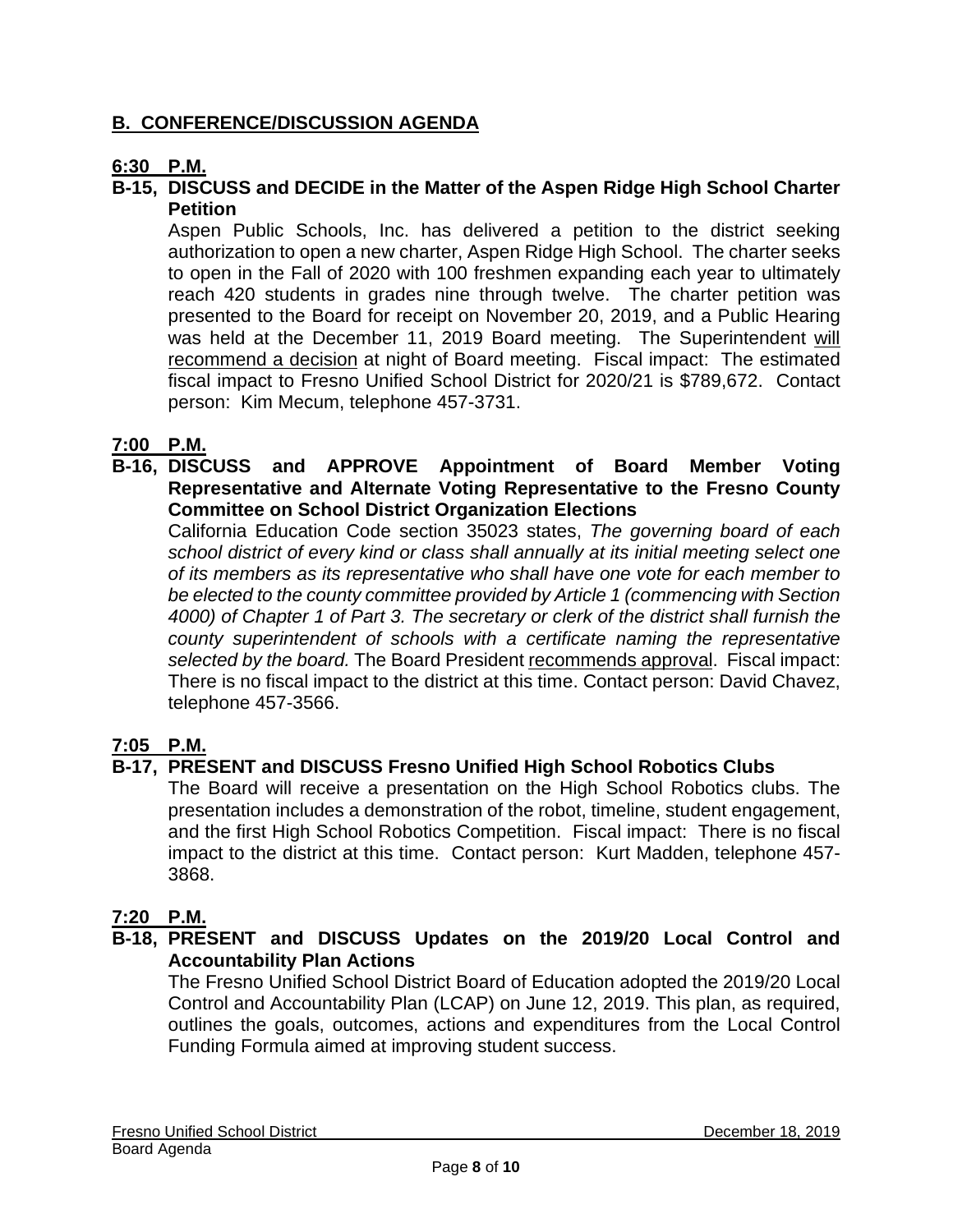### **B. CONFERENCE/DISCUSSION AGENDA – continued**

The presentation will include an update from staff on initiatives outlined in the District's LCAP and plans for upcoming community and stakeholder engagement. Fiscal impact: All actions outlined in the Local Control and Accountability Plan are funded with General Fund resources, which include the Local Control Funding Formula funds. Contact person: Ruth F. Quinto, telephone 457-6226.

### **7:40 P.M.**

**B-19, PRESENT and DISCUSS the Fall 2019 California Dashboard State Indicators** The Board will receive an overview of the 2019 California Dashboard state indicators. The state indicators are based on data that is collected consistently across the state. The performance levels (colors) for all state indicators are based on the most current data available. 2018/19 data was used to determine current year performance (status), and 2017/18 data was used to determine change. Fiscal impact: There is no fiscal impact to the district at this time. Contact person: Lindsay Sanders, telephone 457-3471.

### **8:00 P.M.**

**B-20, OPPORTUNITY for PUBLIC DISCLOSURE and RATIFICATION of the 2019- 2022 Negotiated Collective Bargaining Agreement between Fresno Unified School District and Fresno Area Substitute Teachers Association, Service Employee International Union, Local 521**

In accordance with Government Code 3547.5, all major provisions of collective bargaining agreements are to be presented at a public meeting of the public-school employer before the employer enters into written agreement with an exclusive representative. Included in the Board binders is a copy of the Tentative Agreement between Fresno Unified School District and Fresno Area Substitute Teachers Association, Service Employee International Union, Local 521. The Superintendent recommends ratification. Fiscal impact: The estimated cost is included in the disclosure agreement. Contact person: Paul Idsvoog, telephone 457-3548.

## **C. RECEIVE INFORMATION & REPORTS**

### **C-21, RECEIVE Endeavor Charter School Petition**

Available in the Board Office for review is a petition presented by Western Sierra Charter Schools for the establishment of a new charter, Endeavor Charter School, to operate July 1, 2020 through June 30, 2025. The educational program will serve approximately 254 students in grades transitional kindergarten through twelve, in an independent study, personalized learning format. Fiscal impact: The estimated fiscal impact to Fresno Unified School District for 2020/21 is \$1,861,931. Contact person: Kim Mecum, telephone 457-3731.